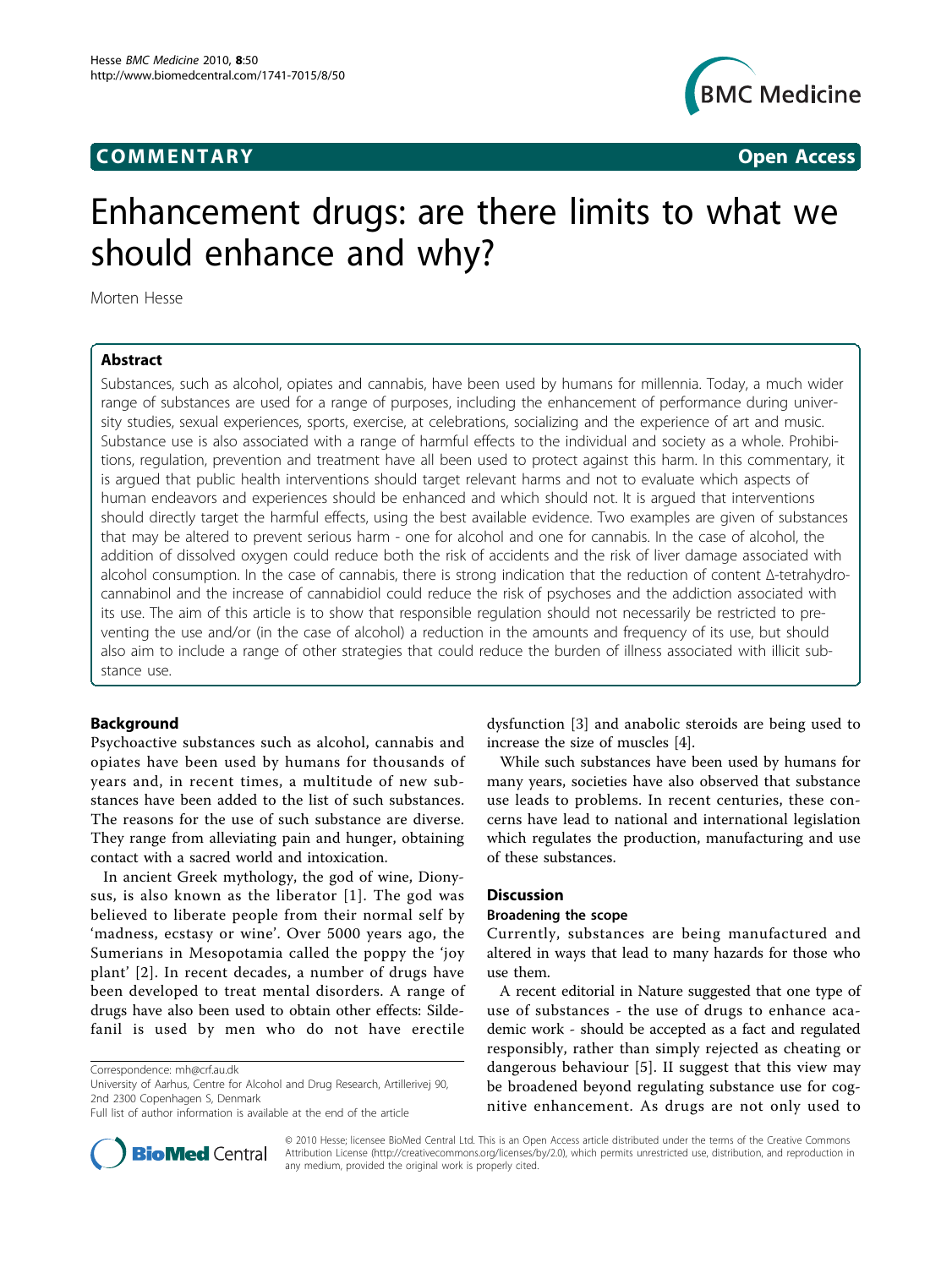enhance cognitive functioning, the responsible use of substances may extend beyond these purposes. The point is that public health researchers, policy makers and legislators should take responsibility for regulation of use- not simply reject or accept a particular substance.

The heart of the problem is the definition of the aims of these policy makers and legislators. Is the goal of policy to maintain public order and protect the public from harm, or is it to define what the accepted view of what a good life is and how the good citizen should behave?

It is important to discriminate between the prevention of harm and the definition of a good life and the good citizen. Although it is not without pitfalls, the prevention of harm is a legitimate goal of policy and public health. However, imposing a view of what the good life should be is more questionable. Public health concerns can be good reasons to prohibit or restrict the manufacturing and sale of goods that could be harmful. On the other hand, public health researchers and policy makers should not judge what in life should be enhanced. Whether students or other people wish to have their cognitive skills enhanced or if they wish to obtain a state that can be characterized as ecstatic or even 'mad' is not something that should be the concern of health authorities.

In a modern society, using drugs for the enhancement of the experience of music, dancing, sex or conversation at a dinner party, should be no more or less a legitimate goal of an individual than the enhancement of the ability to study for an exam.

Substances that affect the body vary in terms of their harm, including risk of addiction [[6](#page-2-0)], and use of substances can lead to a variety of adverse health effects and may negatively affect society [\[7\]](#page-2-0). Harm may vary between substances and both experts and drug users generally perceive these harms differently from the legislators [[8\]](#page-3-0). It our belief that it should be the harmful effects of drugs of addiction that should guide decisions about the regulation of substances rather than the reason for their use. Indeed, the reduction of such harm should be the very target of policy and research, regardless of the intentions of the drug user.

## Some examples: changing the contents of substances used for non–medical purposes

In the following, I shall describe how substances that are already being used for non-medical purposes may be changed in ways that can potentially reduce their negative impacts on individuals and on society as a whole. The point is that regulation should not target why and how people use substances but only how the harm associated with substance use can be reduced or avoided. This includes the risk of addiction: since the risk of addiction varies from drug to drug, it follows that the ingredients could be altered in ways that increase or decrease the risk [[6\]](#page-2-0).

One substance that can possibly be altered in order to reduce some of its negative side-effects is alcohol. Alcohol is one of the most commonly used intoxicating substances and contributes substantially to the burden of illness worldwide. It is estimated that the health risk associated with alcohol is five times greater than the burden associated with that of the use of all illicit drugs combined [[9\]](#page-3-0). In a Korean study, dissolved oxygen was added to alcoholic beverages [[10](#page-3-0)]. The effect was a much faster elimination of alcohol in the blood. Potentially, the faster elimination could lead to a much quicker restoration of normal functioning in social drinkers, thus reducing the risk of accidents and other side effects of alcohol drinking. The addition of oxygen could also potentially reduce the risk of liver damage and acute hangover symptoms. The real-life significance of this finding is unknown and requires further study. For instance: do alcohol drinkers increase their consumption over a period of drinking in order to maintain the same blood-alcohol concentration, offsetting the potential benefits of a manipulated alcohol product?; and what is the impact of the addition of dissolved oxygen on the risk of developing an addiction?

Another substance that is commonly used in countries such as the US, southwest Europe and Australia, is cannabis [[11](#page-3-0)]. Cannabis is associated with: some risk of accidents, although less so than alcohol; low birthweight of the fetus when smoked during pregnancy; and some increased risk of diminished cognitive abilities [[11](#page-3-0)]. There is also considerable evidence that cannabis use produces sub-clinical psychotic symptoms in regular users, especially when the age of onset is below 15 [\[12](#page-3-0)], and that cannabis use is a risk factor for subsequent schizophrenia [[13](#page-3-0)]. While the real-life importance of the link between cannabis use and psychosis is disputed [[11\]](#page-3-0), the evidence overall points to a dose-dependent association between cannabis use and the development of schizophrenia spectrum disorders. However, if cannabis products were regulated, the content of cannabis products could potentially be changed, so that the risk of psychosis could be reduced [[14](#page-3-0)].

Cannabis contains two important substances that appear to have almost opposite effects, namely Δ-tetrahydrocannabinol (THC) and cannabidiol. In an study of psychotic symptoms among cannabis users, Morgan and Curran showed that in hair analyses the use of THC without cannabidiol was strongly correlated to elevated scores on a scale representing psychosis proneness; when cannabidiol was also present, the scores became similar to those of non-cannabis using controls [[15\]](#page-3-0). If cannabis was regulated rather than prohibited, it would be possible to regulate both the amount of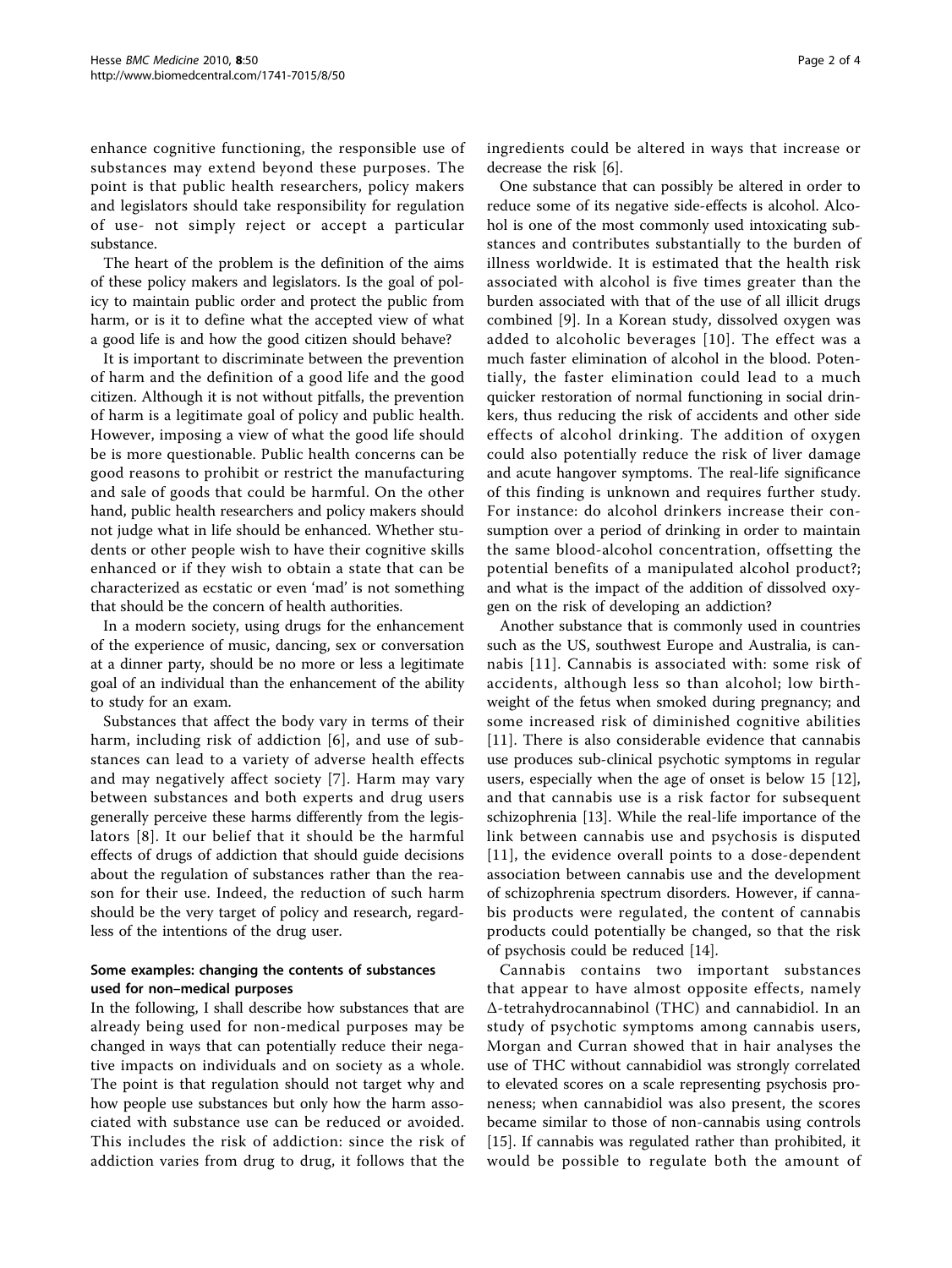<span id="page-2-0"></span>cannabidiol and THC in cannabis products to reduce the risk of addiction and psychosis, by balancing the amount of cannabidiol and THC. The current state of affairs is that drugs are being bred to contain increasing amounts of THC [[16\]](#page-3-0). An increase in the amount of THC used in cannabis may have contributed to an increase in the disorders which cause cannabis users to seek medical treatment in the US and many European countries [\[11](#page-3-0)] and the use of these cannabis products is particularly common among patients who present with a psychotic disorder [[17\]](#page-3-0). In this way, prohibition may push cannabis in the wrong direction, making a harmful drug worse. The regulation of this drug and its ingredients could make it less harmful.

## The implications

The goal of a drug policy (for lack of a better term) should be the responsible regulation of the range of substances that have the potential to influence psychological and physiological processes. Research can help not only to identify potential harm and to develop effective strategies to regulate substances but also to alter substances or develop new chemical properties which could result in fewer negative consequences.

Essentially, changes in the content of substances can be thought of as a parallel to regulating motor vehicles. Such regulation should not address where people should drive, or why. However, regulation can make it mandatory for cars to have seat belts, rearview mirrors and other equipment that reduces the risk of accidents.

Changing the harms associated with substances should obviously not be restricted to changing the chemical properties of substances. Equally important is the development of strategies to control access to substances, where harm remains a risk. Also, regulating how drugs can be consumed may sometimes be a feasible strategy. For instance, if cannabis users can be helped to abandon smoking and use so-called vaporizers, they will reduce the amount of carbon-monoxide that they consume along with cannabis, dramatically reducing the harm associated with cannabis [[18](#page-3-0)].

Regulating traffic does not eliminate the risks associated with traffic. Accidents will always happen and the driver's behaviour will still be an immensely important factor in the risk of accidents. In all likelihood, some risk will remain with substances that alter the functioning of somatic processes, whether they are primarily located in the brain or primarily located elsewhere. This risk will vary substantially between users, depending on their behaviour.

The regulation of the chemical content of substances that influence bodily processes drugs and the regulation of price and accessibility should be handled intelligently and effectively and should not be based on a moral perspective. The intelligent regulation may at times be a complete prohibition or a restriction that leads to its being used for medical purposes only. At other times it may regulate the contents of substances or where and at what price they can be sold. Any course of action will produce costs but they may also produce benefits. Again, the important thing is to always define which is the more, and which is the less, harmful course of action based on the best available evidence.

## Conclusion

Substances have been used for millenniums to enhance experiences and performance. Substance use may also cause harm, such as accidents, illness and addiction, and yet some people still choose to use them. The task of public health interventions should be to target the health-related harms, but not to evaluate which aspects of human endeavors and experiences should or should not be enhanced. Responsible regulation would not necessarily be restricted to preventing the use of a potentially harmful substance but may include a range of other strategies that can reduce the burden of illness associated with substance use. One example given in this commentary is the changing of the chemical content of substances in order to reduce certain risks associated with a given substance.

#### Abbreviations

THC: Δ-tetrahydrocannabinol

#### Acknowledgements

I wish to thank the Sébastien Tutenges PhD and Michael Jourdan MA for useful their comments and discussions during the process of writing of this commentary.

#### Authors' contributions

MH wrote the manuscript.

#### Competing interests

The author declares that they have no competing interests.

Received: 13 July 2010 Accepted: 3 August 2010 Published: 3 August 2010

#### References

- Sutton DF: Ancient Comedy. New York: Twayne Publishers 1993.
- 2. Brownstein MJ: [A brief history of opiates, opioid peptides, and opioid](http://www.ncbi.nlm.nih.gov/pubmed/8390660?dopt=Abstract) [receptors.](http://www.ncbi.nlm.nih.gov/pubmed/8390660?dopt=Abstract) Proc Nat Acad Sci USA 1993, 90:5391-5393.
- 3. Eloi-Stiven ML, Channaveeraiah N, Christos PJ, Finkel M, Reddy R: Does marijuana use play a role in the recreational use of sildenafil? J Family Practice 2007, 56:E1-E4.
- 4. Kanayama G, Brower KJ, Wood RI, Hudson JI, Pope HG Jr: [Anabolic](http://www.ncbi.nlm.nih.gov/pubmed/19922565?dopt=Abstract)[androgenic steroid dependence: an emerging disorder.](http://www.ncbi.nlm.nih.gov/pubmed/19922565?dopt=Abstract) Addiction 2009, 104:1966-1978.
- 5. Greely H, Sahakian B, Harris J, Kessler RC, Gazzaniga M, Campbell P, Farah MJ: [Towards responsible use of cognitive-enhancing drugs by the](http://www.ncbi.nlm.nih.gov/pubmed/19060880?dopt=Abstract) [healthy.](http://www.ncbi.nlm.nih.gov/pubmed/19060880?dopt=Abstract) Nature 2008, 456:702-705.
- 6. Goldman D, Oroszi G, Ducci F: The genetics of addictions: uncovering the genes. Nature Rev Genetics 2005, 6:521-532.
- 7. Soderstrom CA, Cole FJ, Porter JM: Injury in America: the role of alcohol and other drugs–an EAST Position paper prepared by the Injury Control